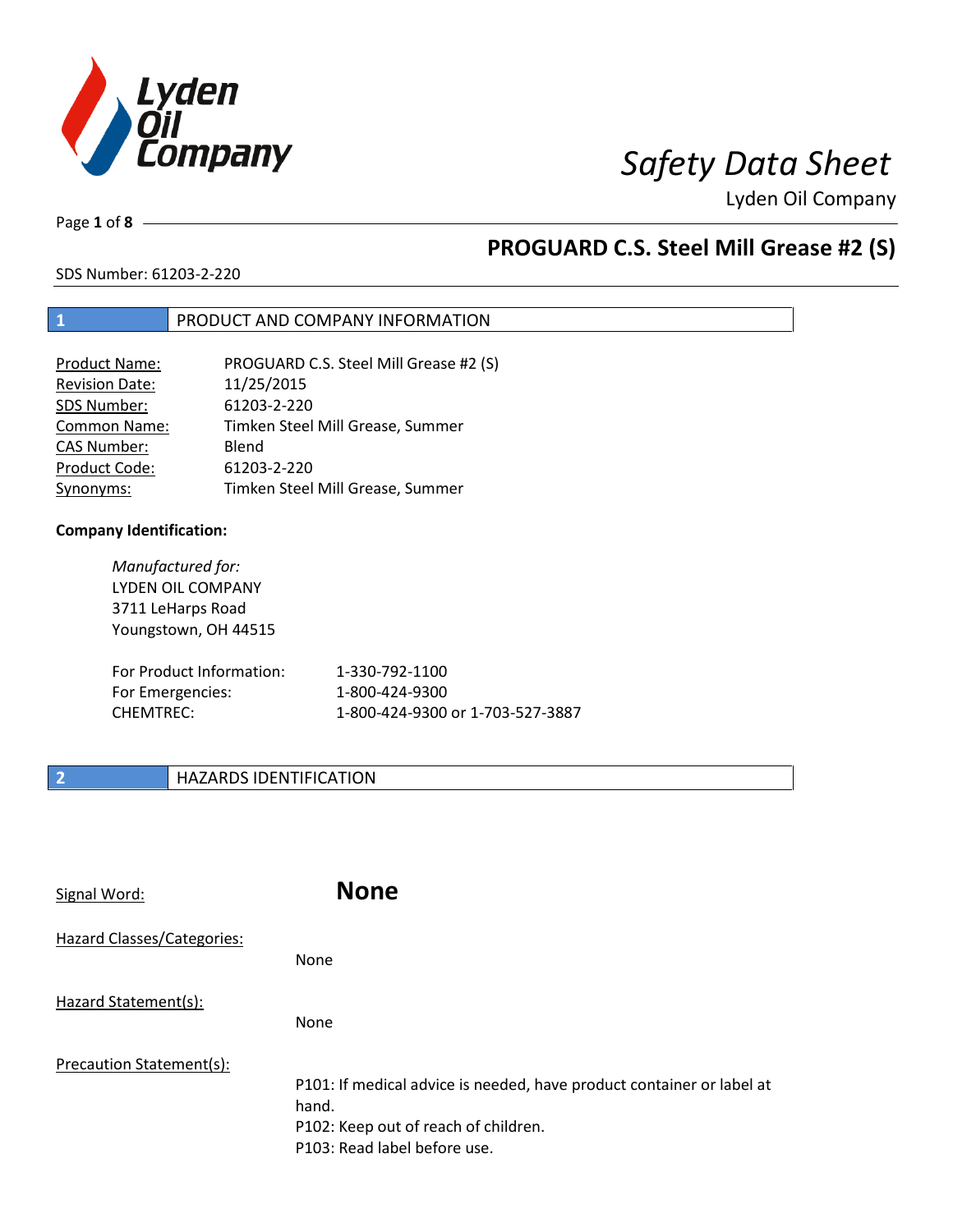

Page **2** of **8**

## **PROGUARD C.S. Steel Mill Grease #2 (S)**

SDS Number: 61203-2-220

Other Hazard Statement(s):

-NFPA Ratings:  $Health = 0$  $Fire = 1$ Reactivity  $= 0$ 

## **3** COMPOSITION / INFORMATION ON INGREDIENTS

Ingredients:

*Mixture of the substances listed below with nonhazardous additions.*

| <b>Chemical Name</b>                                      | <b>CAS Number</b> | Percentage |
|-----------------------------------------------------------|-------------------|------------|
| Distillates (petroleum), hydrotreated heavy naphthenic    | 64742-52-5        | 25-50      |
| Distillates (petroleum), solvent-dewaxed heavy paraffinic | 64742-65-0        | 25-50      |
| C10-C16 Alkylbenzenesulfonic Acid calcium salt            | 68584-23-6        | $2.5 - 10$ |
| Calcium Carbonate                                         | 471-34-1          | $2.5 - 10$ |
| Ethylene Propylene Copolymer                              | 25038-36-2        | $1 - 2.5$  |
| Molybdenum Disulfide                                      | 1317-33-5         | $1 - 2.5$  |

*\*Any concentration shown as a range is to protect confidentiality or is due to batch variation.*

| .<br><b>FINJI AID IVILAJUINLJ</b> |
|-----------------------------------|

### Description of First Aid Measures:

| Inhalation:   |                                                                                                                                                                              |
|---------------|------------------------------------------------------------------------------------------------------------------------------------------------------------------------------|
|               | Remove person to fresh air and keep comfortable breathing. Call a<br>POISON CENTER and consult medical attention if you feel unwell.                                         |
| Skin Contact: |                                                                                                                                                                              |
|               | Wash with plenty of water, if skin irritation occurs: get medical<br>attention. Remove contaminated clothing and wash before reuse.                                          |
| Eye Contact:  |                                                                                                                                                                              |
|               | Rinse cautiously with water for several minutes. Remove contact<br>lenses if present and easy to do. Continue rinsing. If eye irritation<br>persists, get medical attention. |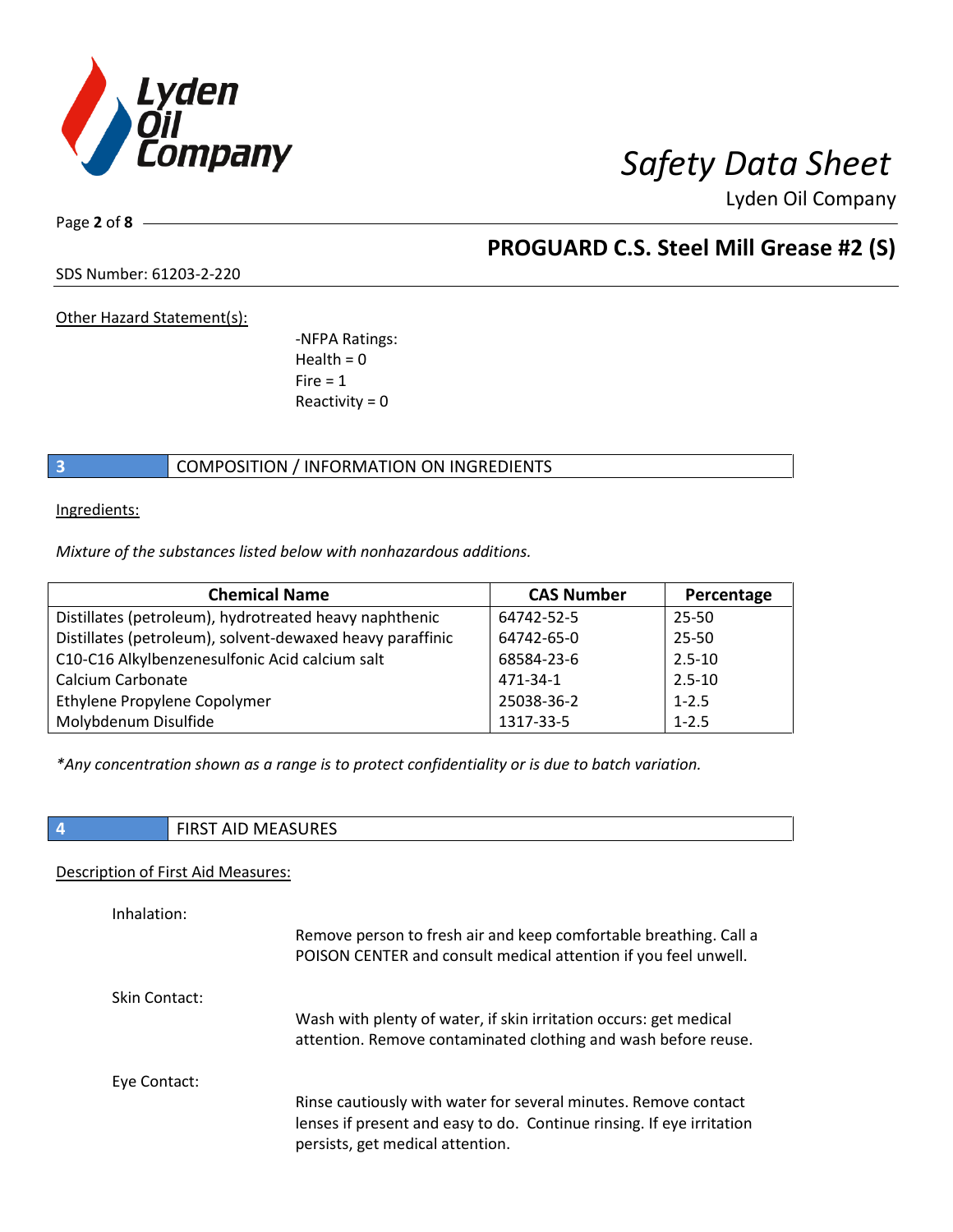

| Page 3 of 8                                           |                                                                                                                                                                                                   |
|-------------------------------------------------------|---------------------------------------------------------------------------------------------------------------------------------------------------------------------------------------------------|
|                                                       | <b>PROGUARD C.S. Steel Mill Grease #2 (S)</b>                                                                                                                                                     |
| SDS Number: 61203-2-220                               |                                                                                                                                                                                                   |
| Ingestion:<br>attention.                              | Rinse mouth with water. If symptoms develop, obtain medical                                                                                                                                       |
| Symptoms and Effects, both acute and delayed:         | No further relevent data available.                                                                                                                                                               |
| <b>Recommended Actions:</b>                           | Treat symptomatically. Call a doctor or poison<br>control center for guidance.                                                                                                                    |
| FIRE FIGHTING MEASURES<br>5                           |                                                                                                                                                                                                   |
| Recommended Fire-Extinguishing Equipment:             | Use fire-fighting measures and equipment suitable<br>for the environment.                                                                                                                         |
| Possible Hazards During a Fire:                       | Hazardous combustion products may include: A<br>complex mixture of airborne solid and liquid<br>particulates and gases (smoke). Carbon monoxide.<br>Unidentified organic and inorganic compounds. |
| Recommendations to Firefighters:                      | No special measures required.                                                                                                                                                                     |
| <b>ACCIDENTAL RELEASE MEASURES</b><br>$6\phantom{1}6$ |                                                                                                                                                                                                   |
| <b>Personal Precautions:</b>                          | Avoid contact with skin and eyes.                                                                                                                                                                 |
| <b>Emergency Procedures:</b>                          | Contain spilled material, collect in suitable and<br>properly labeled containers.                                                                                                                 |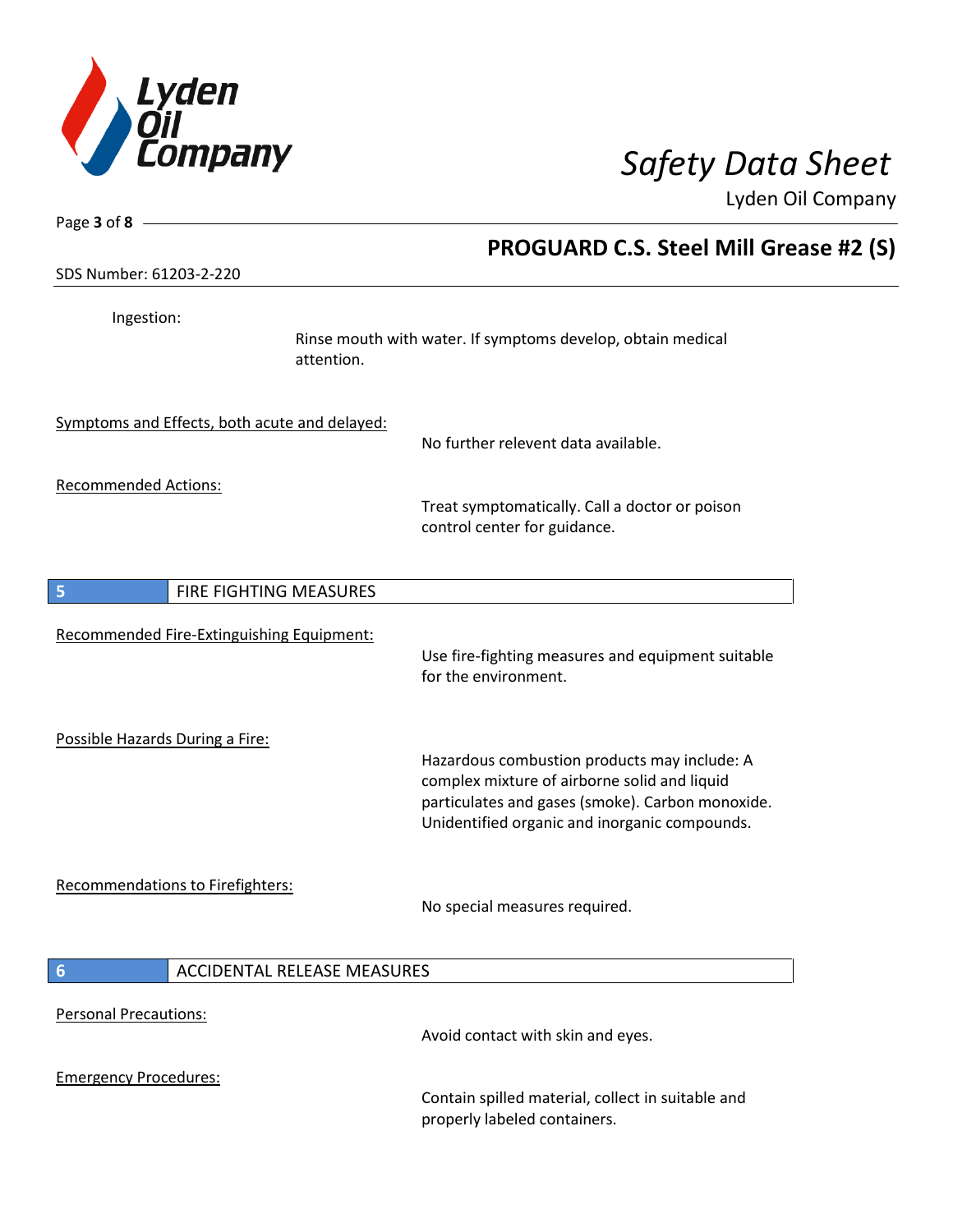

| Page 4 of $8 -$                               |                                                          |
|-----------------------------------------------|----------------------------------------------------------|
|                                               | PROGUARD C.S. Steel Mill Grease #2 (S)                   |
| SDS Number: 61203-2-220                       |                                                          |
| <b>Environmental Precautions:</b>             |                                                          |
|                                               | Do not allow to reach sewage system or any water         |
|                                               | course.                                                  |
|                                               | Inform respective authorities in case of seepage         |
|                                               | into water course or sewage system.                      |
|                                               | Do not allow to enter ground waters.                     |
| Cleanup Procedures:                           |                                                          |
|                                               | Absorb with liquid-binding material (sand,               |
|                                               | diatomite, acid binders, universal binders, sawdust).    |
|                                               | Ensure adequate ventilation.                             |
|                                               |                                                          |
| <b>HANDLING AND STORAGE</b><br>$\overline{7}$ |                                                          |
|                                               |                                                          |
| <b>Handling Precautions:</b>                  |                                                          |
|                                               | Avoid prolonged or repeated contact with skin.           |
|                                               | Avoid inhaling vapour and/or mists. When handling        |
|                                               | product in drums, safety footwear should be worn         |
|                                               | and proper handling equipment should be used. Do         |
|                                               | not cut, weld, drill, grind, braze, or solder container. |
|                                               | Keep away from sources of ignition.                      |
| <b>Storage Requirements:</b>                  |                                                          |
|                                               | Keep container tightly closed and in a cool, well-       |
|                                               | ventilated area. Keep away from sources of ignition.     |
|                                               | Store locked up.                                         |
|                                               |                                                          |
| 8<br>EXPOSURE CONTROLS / PERSONAL PROTECTION  |                                                          |
|                                               |                                                          |
| <b>Exposure Limits:</b>                       |                                                          |

-64742-65-0 Distillates (petroleum), solvent-dewaxed heavy paraffinic (25-50%):

ACGIH TLV – Long-term value:  $5mg/m<sup>3</sup>$ OSHA PEL - Long-term value: 5mg/m<sup>3</sup>

-64742-52-5 Distillates (petroleum), hydrotreated heavy naphthenic (25-50%):

ACGIH TLV - Short-term value: 10mg/m<sup>3</sup>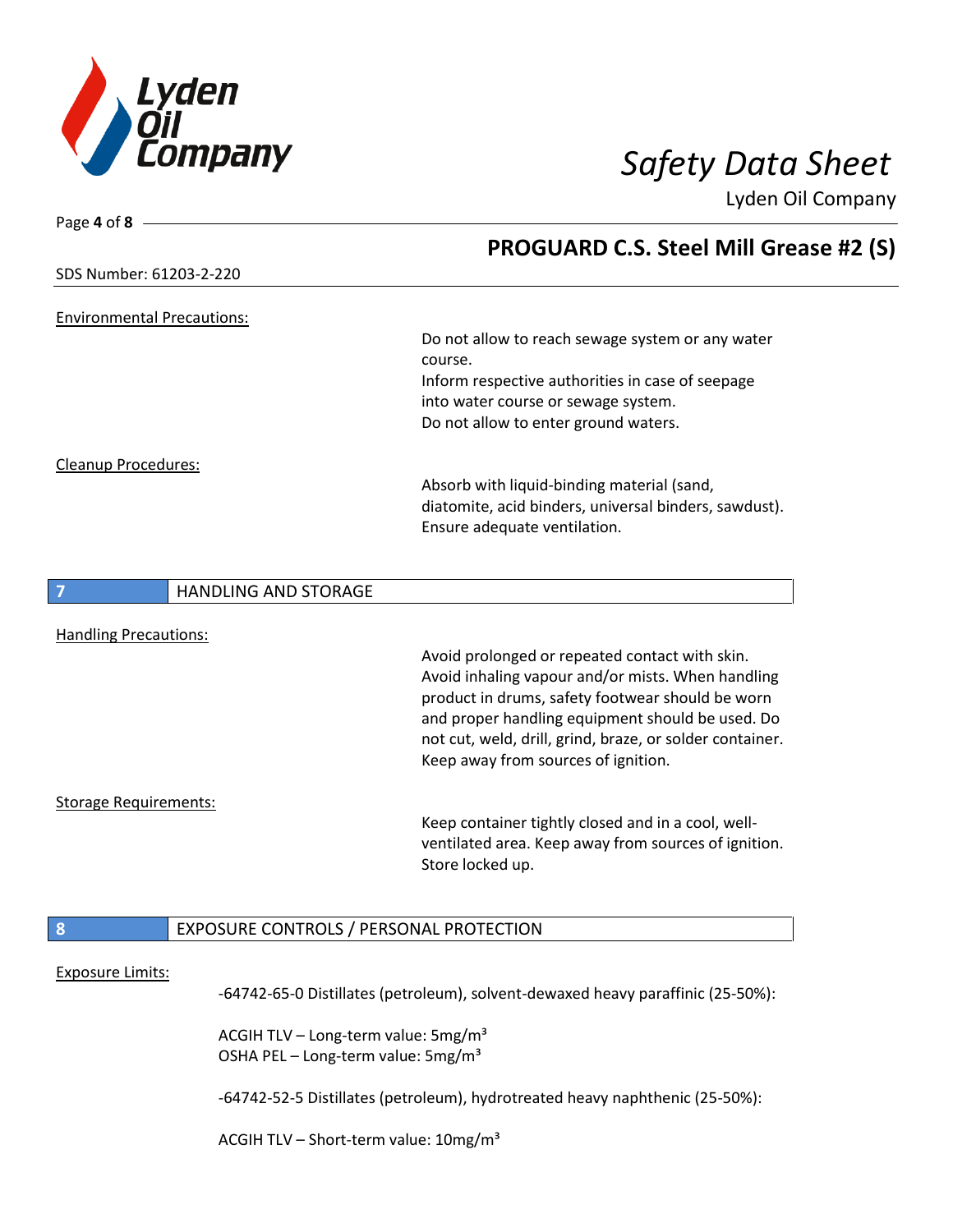

Page **5** of **8**

## **PROGUARD C.S. Steel Mill Grease #2 (S)**

SDS Number: 61203-2-220

|                                | Long-term value: 5mg/m <sup>3</sup><br>OSHA PEL - Long-term value: 5mg/m <sup>3</sup>                                                                                                                                     |                                                                                                                                                           |  |
|--------------------------------|---------------------------------------------------------------------------------------------------------------------------------------------------------------------------------------------------------------------------|-----------------------------------------------------------------------------------------------------------------------------------------------------------|--|
|                                | -471-34-1 Calcium Carbonate (2.5-10%):                                                                                                                                                                                    |                                                                                                                                                           |  |
|                                | PEL - Long-term value: 15mg/m <sup>3</sup> (total dust), 5mg/m <sup>3</sup> (respirable fraction)<br>REL - Long-term value: 10mg/m <sup>3</sup> (total dust), 5mg/m <sup>3</sup> (respirable fraction)<br>TLV - withdrawn |                                                                                                                                                           |  |
|                                | -25038-36-2 Ethylene Propylene Copolymer (1-2.5%):                                                                                                                                                                        |                                                                                                                                                           |  |
|                                | OSHA PEL - Long-term value: 5mg/m <sup>3</sup><br>OSHA PEL TWA - Long-term value: 15mg/m <sup>3</sup> (total dust)                                                                                                        |                                                                                                                                                           |  |
|                                | -1317-33-5 Molybdenum Disulphide (1-2.5%):                                                                                                                                                                                |                                                                                                                                                           |  |
|                                | PEL - Long-term value: 15mg/m <sup>3</sup> (total dust)<br>TLV - Long-term value: 10mg/m <sup>3</sup> (inhalable fraction), 3mg/m <sup>3</sup> (respirable<br>fraction)                                                   |                                                                                                                                                           |  |
| <b>Engineering Controls:</b>   |                                                                                                                                                                                                                           | All ventilation should be designed in accordance<br>with OSHA standard (29 CFR 1910.94).                                                                  |  |
| Personal Protective Equipment: |                                                                                                                                                                                                                           | In case of brief exposure or low pollution use<br>respiratory filter device. In case of intensive or<br>longer exposure use respiratory protective device |  |

that is independent of circulating air. Use safety glasses and gloves.

## **9** PHYSICAL AND CHEMICAL PROPERTIES

Color: Grey Physical State: Semi-solid Odor: Petroleum-like

Odor Threshold: Data not available pH: Data not available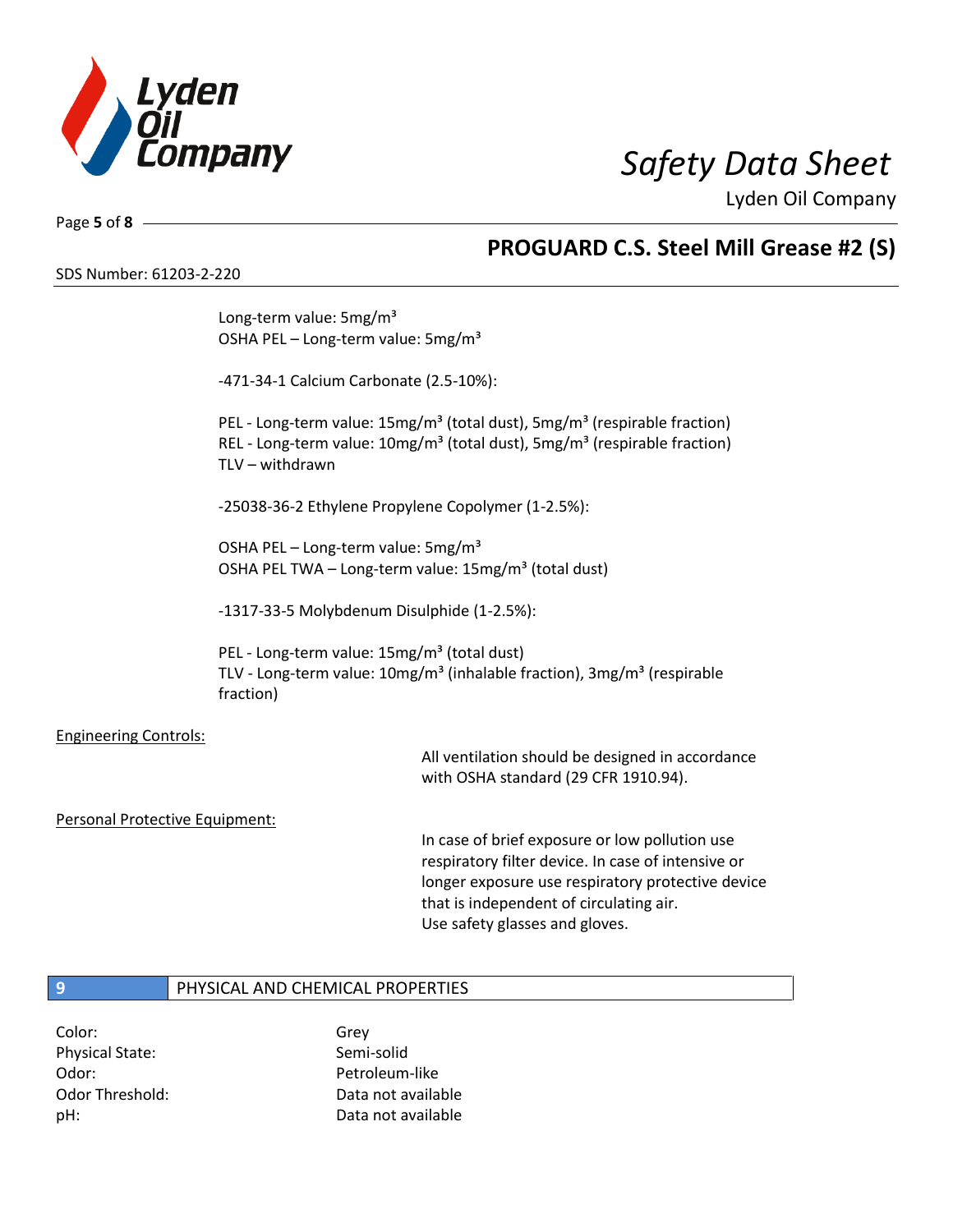

Page **6** of **8**

# **PROGUARD C.S. Steel Mill Grease #2 (S)**

### SDS Number: 61203-2-220

| <b>Melting Point:</b>      | Data not available       |
|----------------------------|--------------------------|
| <b>Boiling Point:</b>      | 370° C / 698° F          |
| <b>Boiling Range:</b>      | Data not available       |
| Flash Point:               | 255° C / 491° F          |
| <b>Evaporation Rate:</b>   | Data not available       |
| Flammability:              | Data not available       |
| Flammability Limits:       | Data not available       |
| Vapor Pressure:            | Data not available       |
| Vapor Density:             | Data not available       |
| <b>Relative Density:</b>   | 10.626 pounds per gallon |
| Solubilities:              | Insoluble in water       |
| Partition Coefficient:     | Data not available       |
| Auto-Ignition Temperature: | Data not available       |
| Decomposition Temperature: | Data not available       |
| Viscosity:                 | Data not available       |

### **10** STABILITY AND REACTIVITY

| Stability:                     | Stable under normal conditions.                               |
|--------------------------------|---------------------------------------------------------------|
| Reactivity:                    | Not reactive under normal conditions.                         |
| Conditions to Avoid:           | No further relevant information available.                    |
| <b>Hazardous Reactions:</b>    | No known hazardous reactions.                                 |
| Incompatible Materials:        | No further relevant information available.                    |
| <b>Decomposition Products:</b> | Hazardous decomposition products are not<br>expected to form. |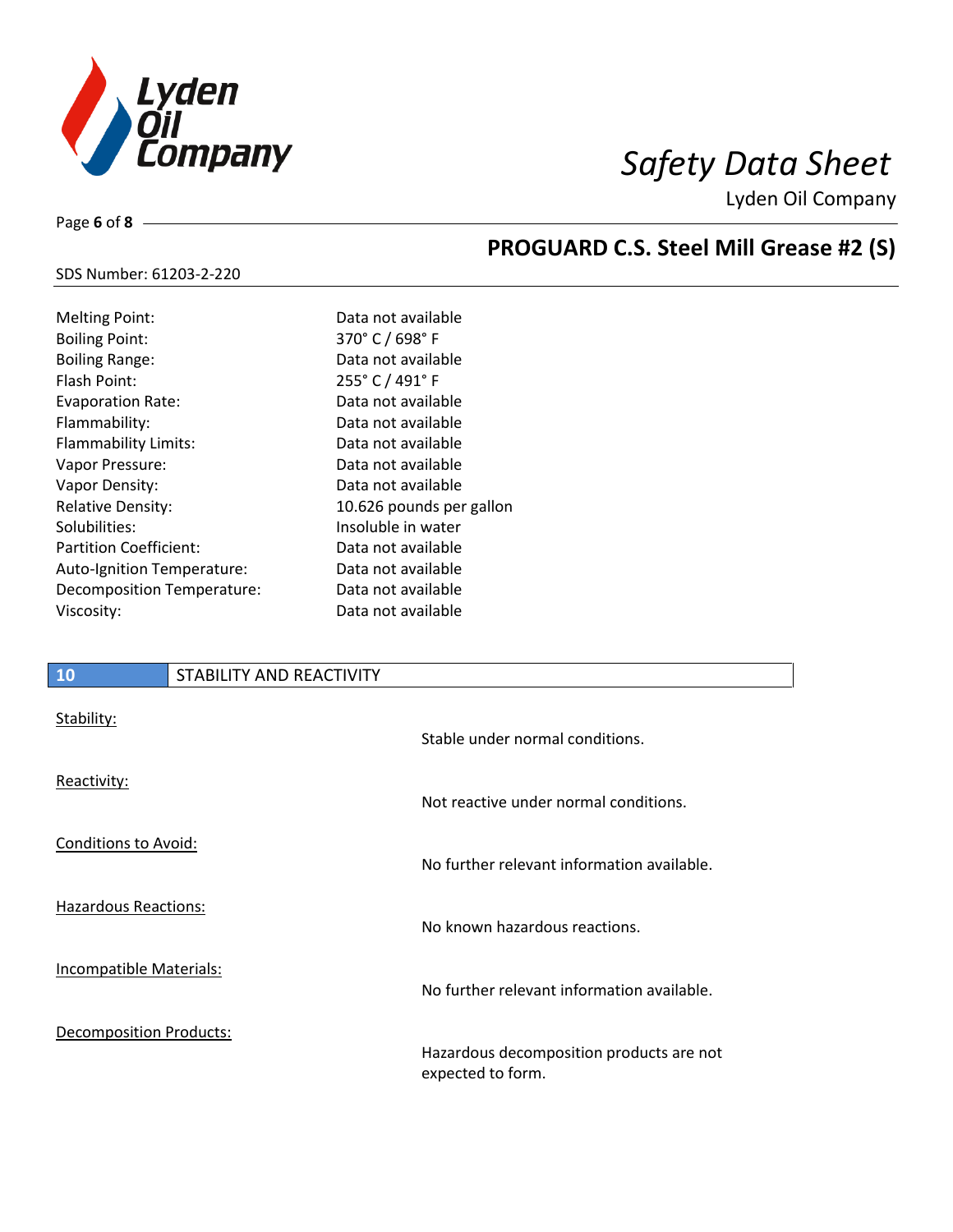

**PROGUARD C.S. Steel Mill Grease #2 (S)**

Lyden Oil Company

SDS Number: 61203-2-220

Page **7** of **8**

| <b>TOXICOLOGICAL INFORMATION</b><br>11                                             |                                                                                                                           |  |
|------------------------------------------------------------------------------------|---------------------------------------------------------------------------------------------------------------------------|--|
|                                                                                    |                                                                                                                           |  |
| Routes of Exposure:                                                                | Skin and eye contact are the primary routes of<br>exposure although exposure may occur following<br>accidental ingestion. |  |
| <b>Exposure Effects:</b>                                                           | Repeated skin contact may cause dermatitis or an<br>oil acne.                                                             |  |
| <b>Measures of Toxicity:</b>                                                       | <b>Acute Toxicity Estimates:</b>                                                                                          |  |
|                                                                                    | Oral LD50: 36430 mg/kg (rat)<br>Inhalative LC50: 1100 mg/l (4 hours)                                                      |  |
| Carcinogenic/Mutagenic Precautions:                                                | Non-carcinogenic and not expected to be<br>mutagentic.                                                                    |  |
| <b>ECOLOGICAL INFORMATION</b><br>12                                                |                                                                                                                           |  |
| <b>Ecological Precautions:</b>                                                     | Avoid exposing to the environment.                                                                                        |  |
| <b>Ecological Effects:</b><br>No specific environmental or aquatic data available. |                                                                                                                           |  |
| <b>DISPOSAL CONSIDERATIONS</b><br>13                                               |                                                                                                                           |  |
| Disposal Methods:                                                                  | Dispose of waste material in accordance with all<br>local, state, and federal requirements.                               |  |
| <b>Disposal Containers:</b>                                                        | Use properly approved container for disposal.                                                                             |  |